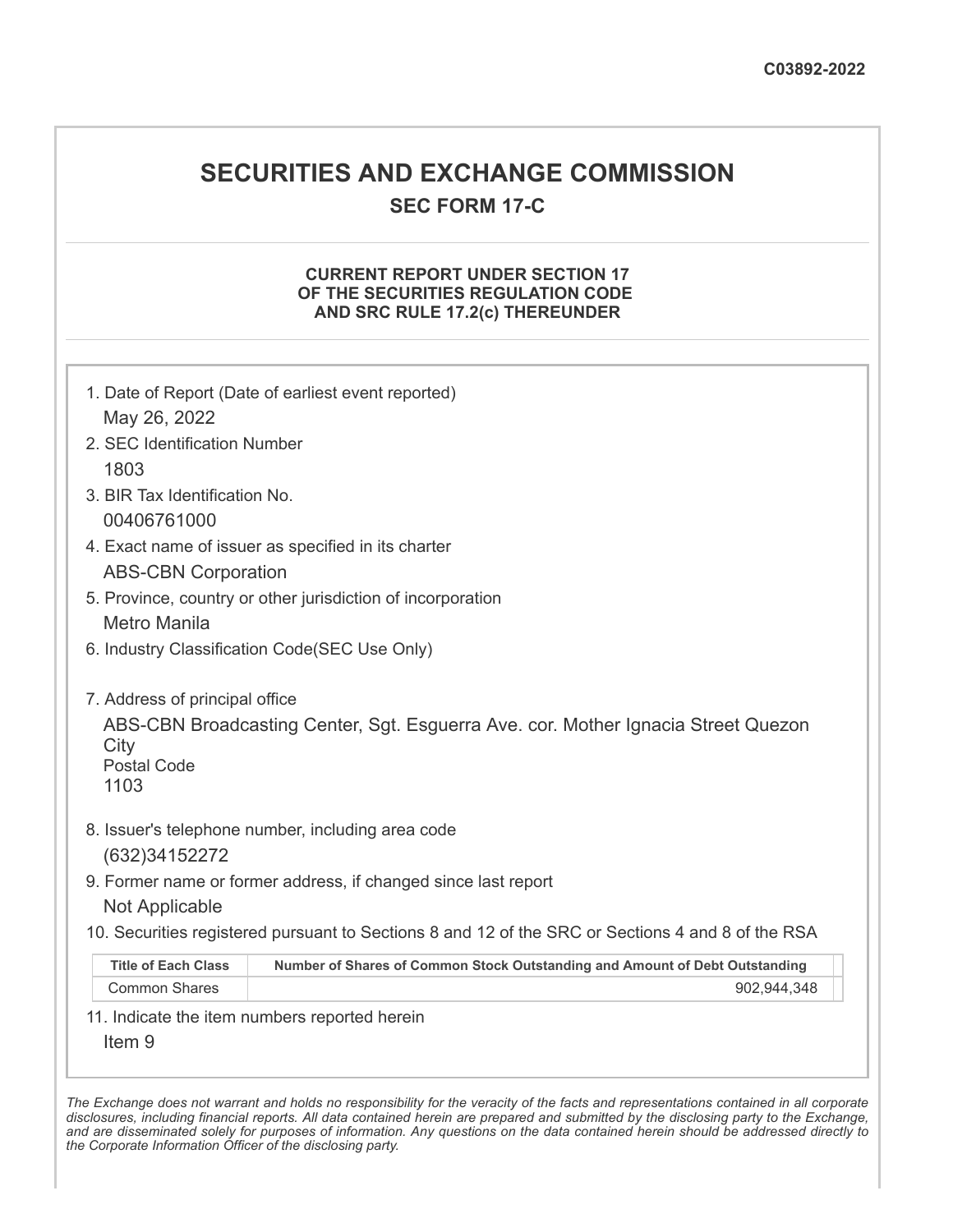

# **PSE Disclosure Form 7-1 - Notice of Annual or Special Stockholders' Meeting** *References: SRC Rule 17 (SEC Form 17-C) and Sections 7 and 4.4 of the Revised Disclosure Rules*

**Subject of the Disclosure**

2022 Annual Stockholders' Meeting

**Background/Description of the Disclosure**

The Board of Directors approved the holding of its annual stockholders meeting on July 28, 2022, Thursday, at 8:00 a.m. The record date of stockholders entitled to attend and vote at the Annual Stockholders Meeting shall be June 9, 2022.

#### **Type of Meeting**

annual

◯ Special

| Date of Approval by<br><b>Board of Directors</b> | May 26, 2022                                                                                           |
|--------------------------------------------------|--------------------------------------------------------------------------------------------------------|
| Date of Stockholders'<br><b>Meeting</b>          | Jul 28, 2022                                                                                           |
| <b>Time</b>                                      | 8:00 AM                                                                                                |
| <b>Venue</b>                                     | The meeting will be conducted via remote communication. The link will be announced at a later<br>date. |
| <b>Record Date</b>                               | Jun 9, 2022                                                                                            |
| Agenda                                           | To be determined                                                                                       |

#### **Inclusive Dates of Closing of Stock Transfer Books**

| $Q_{\text{full}}$ | N/A |
|-------------------|-----|
| <b>End Date</b>   | N/A |

**Other Relevant Information**

Given the current circumstances, stockholders may only attend and vote at the meeting by remote communication, voting in absentia, or by appointing the Chairman of the meeting as proxy.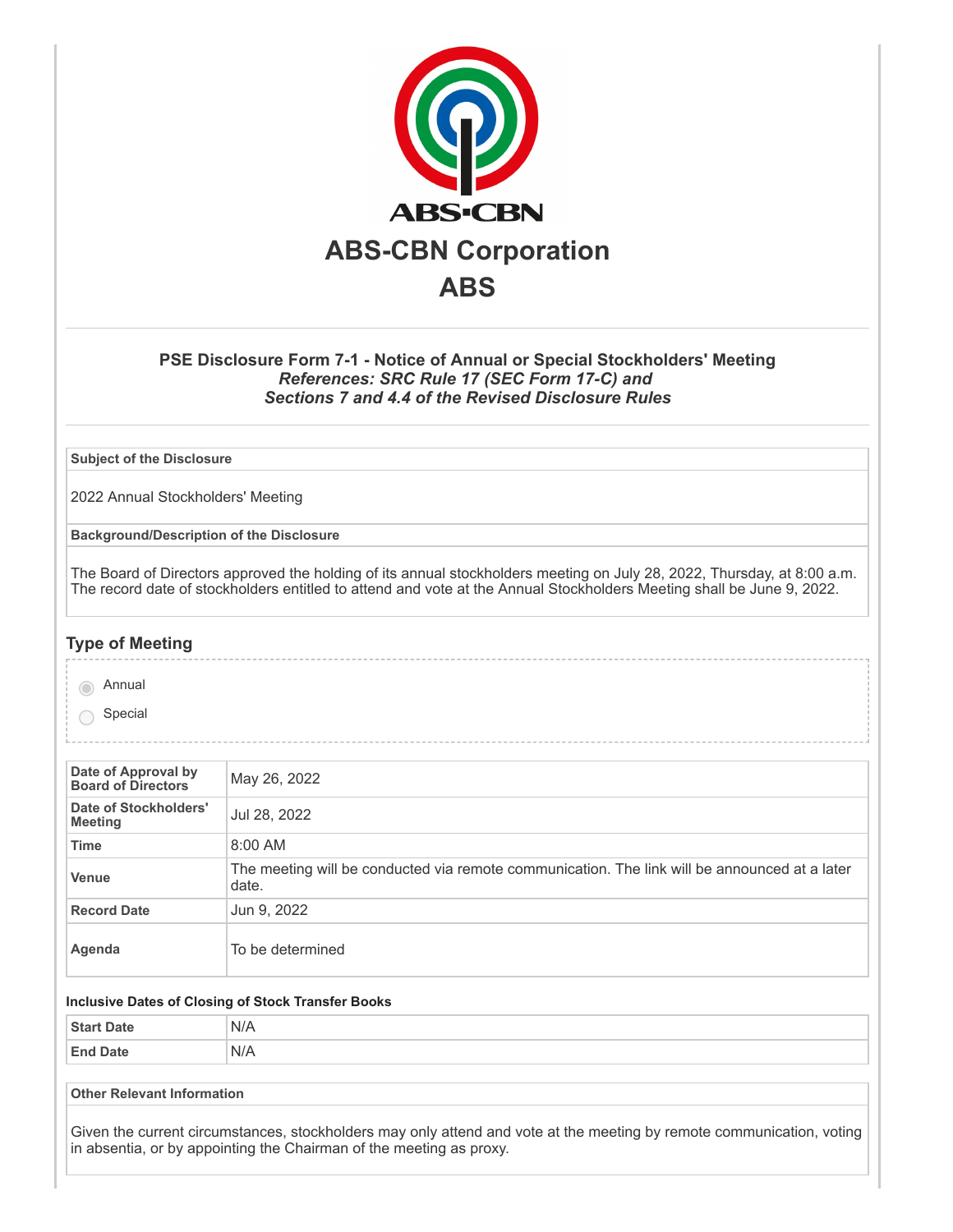| Filed on behalf by: |                                                        |
|---------------------|--------------------------------------------------------|
| <b>Name</b>         | Raymund Martin Miranda                                 |
| <b>Designation</b>  | Chief Strategy Officer & Chief Risk Management Officer |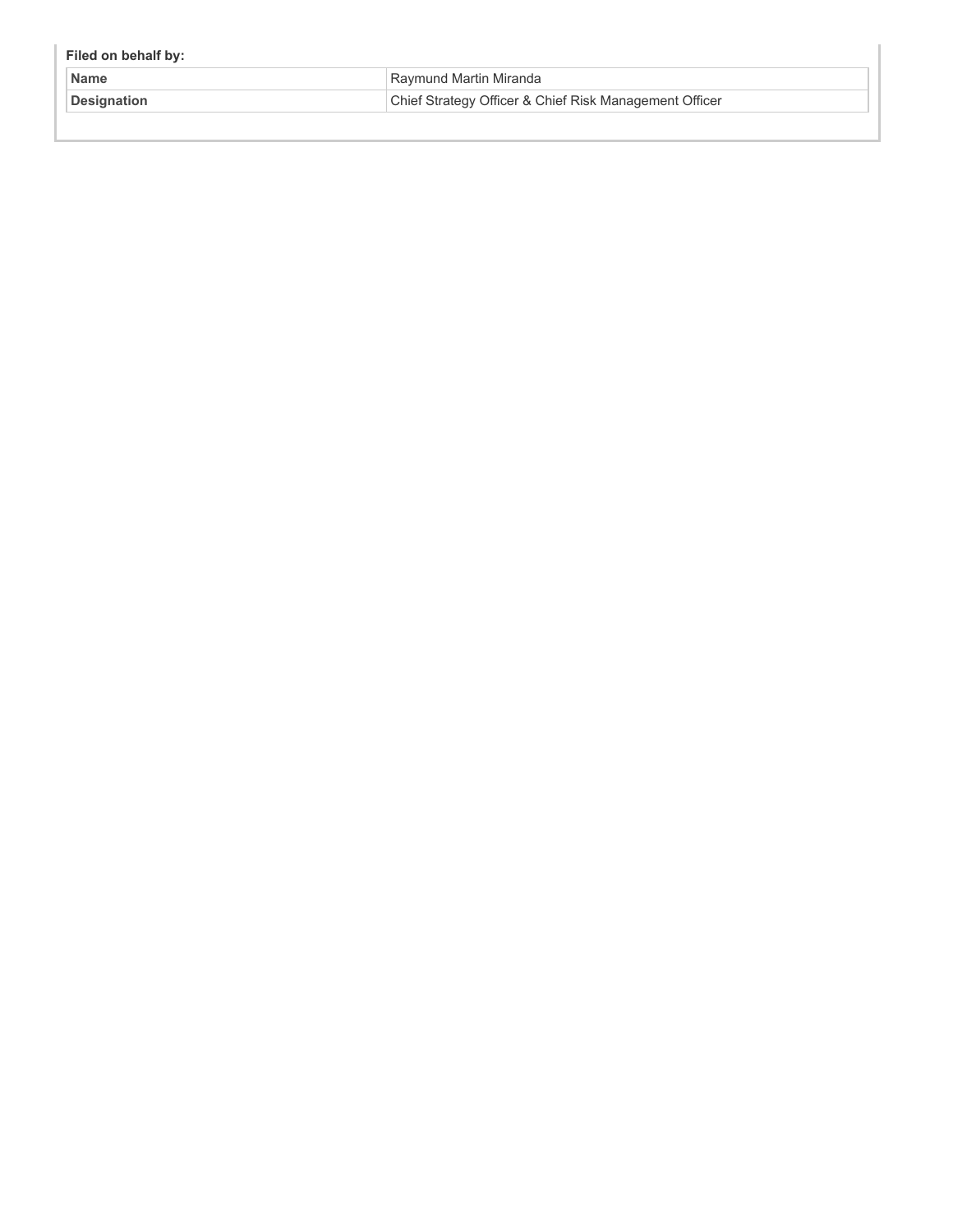# COVER SHEET

|                           |                                  |             |                |              |                           |                           |                  |              |              |              |              |              |              |                           |              |              |              |                                                   |              |              |              |                                   |                                |                 |   |                                        |  |   | $\mathbf{1}$ | ${\bf 8}$ | $\mathbf 0$                                          | $\mathbf{3}$            |  |
|---------------------------|----------------------------------|-------------|----------------|--------------|---------------------------|---------------------------|------------------|--------------|--------------|--------------|--------------|--------------|--------------|---------------------------|--------------|--------------|--------------|---------------------------------------------------|--------------|--------------|--------------|-----------------------------------|--------------------------------|-----------------|---|----------------------------------------|--|---|--------------|-----------|------------------------------------------------------|-------------------------|--|
|                           |                                  |             |                |              |                           |                           |                  |              |              |              |              |              |              |                           |              |              |              |                                                   |              |              |              |                                   | <b>SEC Registration Number</b> |                 |   |                                        |  |   |              |           |                                                      |                         |  |
| Α                         | B                                | S           | $\blacksquare$ | $\mathsf{C}$ | $\, {\bf B} \,$           | $\boldsymbol{\mathsf{N}}$ |                  | $\mathsf{C}$ | $\mathbf{o}$ | ${\bf R}$    | P            | $\mathbf{o}$ | R            | A                         | $\mathsf{T}$ | $\mathbf{I}$ | $\mathbf O$  | $\mathbf N$                                       |              |              |              |                                   |                                |                 |   |                                        |  |   |              |           |                                                      |                         |  |
|                           |                                  |             |                |              |                           |                           |                  |              |              |              |              |              |              |                           |              |              |              |                                                   |              |              |              |                                   |                                |                 |   |                                        |  |   |              |           |                                                      |                         |  |
|                           |                                  |             |                |              |                           |                           |                  |              |              |              |              |              |              |                           |              |              |              |                                                   |              |              |              |                                   |                                |                 |   |                                        |  |   |              |           |                                                      |                         |  |
|                           |                                  |             |                |              |                           |                           |                  |              |              |              |              |              |              |                           |              |              |              |                                                   |              |              |              |                                   |                                |                 |   |                                        |  |   |              |           |                                                      |                         |  |
|                           |                                  |             |                |              |                           |                           |                  |              |              |              |              |              |              |                           |              |              |              | (Company's Full Name)                             |              |              |              |                                   |                                |                 |   |                                        |  |   |              |           |                                                      |                         |  |
| А                         | B                                | $\mathsf S$ | $\blacksquare$ | $\mathbf{C}$ | $\, {\bf B} \,$           | $\mathsf N$               |                  | B            | $\mathbf R$  | $\mathbf{o}$ | $\mathsf{A}$ | D            | $\mathsf{C}$ | $\boldsymbol{\mathsf{A}}$ | ${\sf S}$    | $\mathsf T$  | J.           | N                                                 | G            |              | $\mathsf{C}$ | E                                 | $\boldsymbol{\mathsf{N}}$      | T               | E | ${\sf R}$                              |  |   |              |           |                                                      |                         |  |
| S                         | G                                | T.          |                |              | E                         | ${\sf S}$                 | G                | U            | E            | R            | R            | Α            |              | Α                         | V            | E            |              |                                                   | C            | $\mathbf{o}$ | $\mathsf{R}$ | N                                 | E                              | ${\sf R}$       |   |                                        |  |   |              |           |                                                      |                         |  |
| M                         | O                                | $\bullet$   |                | $\mathbf{I}$ | G                         | ${\sf N}$                 | A                | C            | $\mathbf{I}$ | A            |              | S            | T            | $\bullet$                 |              | D            | $\mathbf{I}$ | L                                                 | $\mathbf{I}$ | M            | A            | N                                 |                                |                 |   |                                        |  |   |              |           |                                                      |                         |  |
| Q                         | U                                | E           | $\mathsf{z}$   | $\mathbf{o}$ | $\boldsymbol{\mathsf{N}}$ |                           | $\mathbf c$      | J.           | $\mathsf T$  | Υ            |              |              |              |                           |              |              |              |                                                   |              |              |              |                                   |                                |                 |   |                                        |  |   |              |           |                                                      |                         |  |
|                           |                                  |             |                |              |                           |                           |                  |              |              |              |              |              |              |                           |              |              |              | (Business Address: No. Street City/Town/Province) |              |              |              |                                   |                                |                 |   |                                        |  |   |              |           |                                                      |                         |  |
| Raymund Martin T. Miranda |                                  |             |                |              |                           |                           |                  |              |              |              |              |              |              |                           |              |              |              |                                                   | 3415-2272    |              |              |                                   |                                |                 |   |                                        |  |   |              |           |                                                      |                         |  |
|                           |                                  |             |                |              |                           |                           | (Contact Person) |              |              |              |              |              |              |                           |              |              |              |                                                   |              |              |              |                                   |                                |                 |   | (Company Telephone Number)             |  |   |              |           |                                                      |                         |  |
| 1                         | $\mathbf{2}$                     |             | $\mathbf{3}$   | $\mathbf{1}$ |                           |                           |                  |              |              |              |              |              |              |                           |              |              |              |                                                   |              |              |              |                                   |                                |                 |   |                                        |  | 0 | 4            |           | $\mathbf{2}$                                         | $\overline{\mathbf{5}}$ |  |
| <b>Month</b>              | (Fiscal Year)                    |             | Day            |              |                           |                           |                  |              |              |              |              |              |              |                           |              | (Form Type)  |              |                                                   |              |              |              |                                   |                                |                 |   |                                        |  |   | <b>Month</b> |           | (Annual Meeting)                                     | Day                     |  |
|                           |                                  |             |                |              |                           |                           |                  |              |              |              |              |              |              |                           |              |              |              |                                                   |              |              |              |                                   |                                |                 |   |                                        |  |   |              |           |                                                      |                         |  |
|                           |                                  |             |                |              |                           |                           |                  |              |              |              |              |              |              |                           |              |              |              | (Secondary License Type, If Applicable)           |              |              |              |                                   |                                |                 |   |                                        |  |   |              |           |                                                      |                         |  |
|                           |                                  |             |                |              |                           |                           |                  |              |              |              |              |              |              |                           |              |              |              |                                                   |              |              |              |                                   |                                |                 |   |                                        |  |   |              |           |                                                      |                         |  |
|                           | Dept. Requiring this Doc.        |             |                |              |                           |                           |                  |              |              |              |              |              |              |                           |              |              |              |                                                   |              |              |              |                                   |                                |                 |   | <b>Amended Articles Number/Section</b> |  |   |              |           |                                                      |                         |  |
|                           |                                  |             |                |              |                           |                           |                  |              |              |              |              |              |              |                           |              |              |              |                                                   |              |              |              | <b>Total Amount of Borrowings</b> |                                |                 |   |                                        |  |   |              |           |                                                      |                         |  |
|                           |                                  |             |                |              |                           |                           |                  |              |              |              |              |              |              |                           |              |              |              |                                                   |              |              |              |                                   |                                |                 |   |                                        |  |   |              |           |                                                      |                         |  |
|                           | <b>Total No. of Stockholders</b> |             |                |              |                           |                           |                  |              |              |              |              |              |              |                           |              |              |              |                                                   |              |              |              |                                   |                                | <b>Domestic</b> |   |                                        |  |   |              | Foreign   |                                                      |                         |  |
|                           |                                  |             |                |              |                           |                           |                  |              |              |              |              |              |              |                           |              |              |              | To be accomplished by SEC Personnel concerned     |              |              |              |                                   |                                |                 |   |                                        |  |   |              |           |                                                      |                         |  |
|                           |                                  |             |                |              |                           |                           |                  |              |              |              |              |              |              |                           |              |              |              |                                                   |              |              |              |                                   |                                |                 |   |                                        |  |   |              |           |                                                      |                         |  |
|                           |                                  |             |                |              | <b>File Number</b>        |                           |                  |              |              |              |              |              |              |                           |              | LCU          |              |                                                   |              |              |              |                                   |                                |                 |   |                                        |  |   |              |           |                                                      |                         |  |
|                           |                                  |             |                |              |                           |                           |                  |              |              |              |              |              |              |                           |              |              |              |                                                   |              |              |              |                                   |                                |                 |   |                                        |  |   |              |           |                                                      |                         |  |
|                           |                                  |             |                |              | <b>Document ID</b>        |                           |                  |              |              |              |              |              |              |                           |              | Cashier      |              |                                                   |              |              |              |                                   |                                |                 |   |                                        |  |   |              |           |                                                      |                         |  |
|                           |                                  |             |                |              |                           |                           |                  |              |              |              |              |              |              |                           |              |              |              |                                                   |              |              |              |                                   |                                |                 |   |                                        |  |   |              |           |                                                      |                         |  |
|                           |                                  |             |                |              | <b>STAMPS</b>             |                           |                  |              |              |              |              |              |              |                           |              |              |              |                                                   |              |              |              |                                   |                                |                 |   |                                        |  |   |              |           |                                                      |                         |  |
|                           |                                  |             |                |              |                           |                           |                  |              |              |              |              |              |              |                           |              |              |              |                                                   |              |              |              |                                   |                                |                 |   |                                        |  |   |              |           | Remarks: Please use BLACK ink for scanning purposes. |                         |  |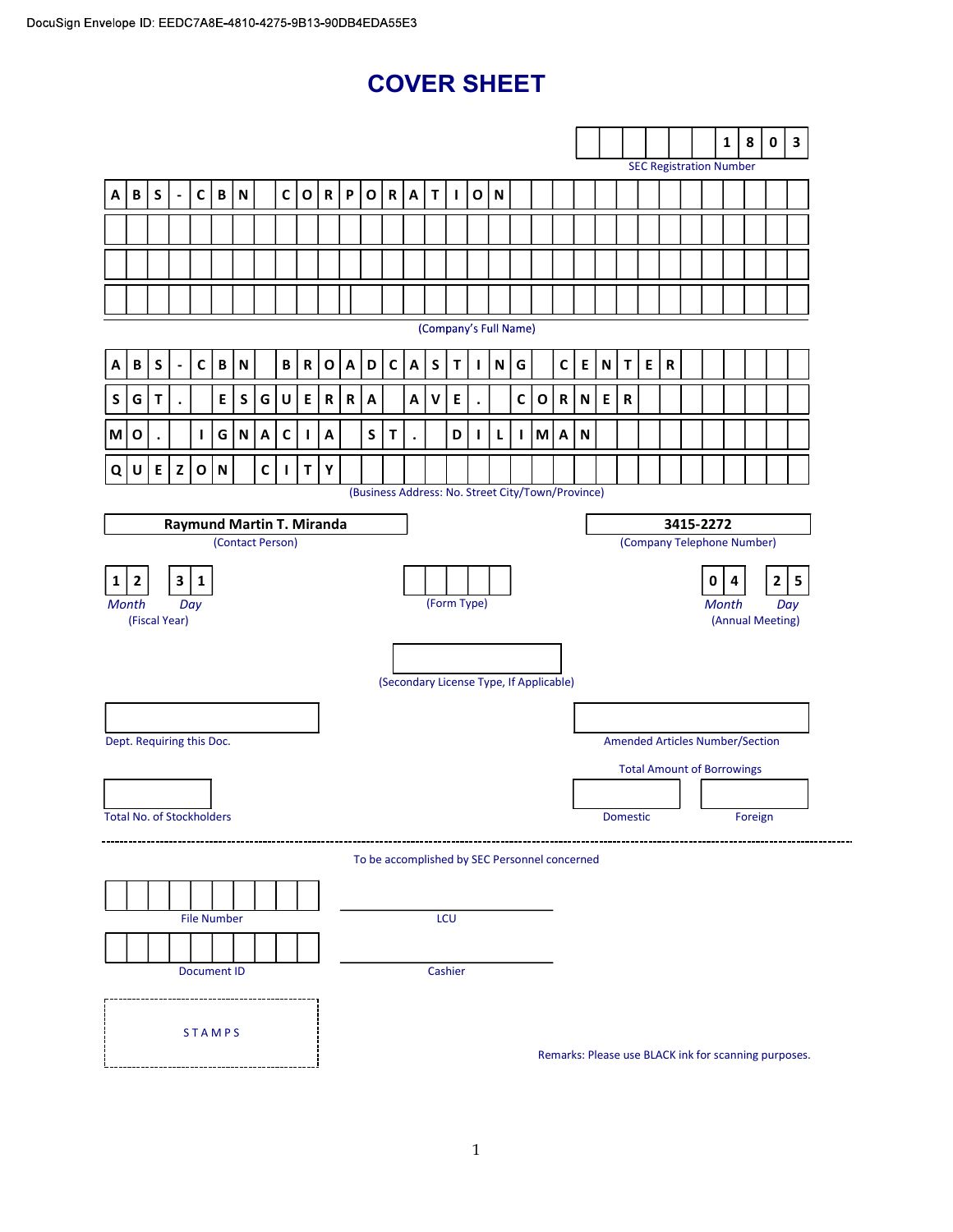#### **S**ECURITIES AND EXCHANGE COMMISSION

#### SEC FORM 17-C

## CURRENT REPORT UNDER SECTION 17 OF THE SECURITIES REGULATION CODE AND SRC RULE 17.2(c) THEREUNDER

Industry Classification Code:

1. May 26, 2022 Date of Report (Date of earliest event reported)

- 2. SEC Identification Number 1803 3. BIR Tax Identification No. 000-406-761-000
- 4. ABS-CBN CORPORATION Exact name of issuer as specified in its charter
- 5. Metro Manila 6. (SEC Use Only) Province, country or other jurisdiction of incorporation
- 7. ABS-CBN Broadcast Center, Sgt. Esguerra Ave. cor. Mother Ignacia St. Quezon City, Philippines 1103 Address of principal office **Postal Code** Postal Code
- 8. (632)34152272 Issuer's telephone number, including area code

#### 9. Not Applicable Former name or former address, if changed since last report

10. Securities registered pursuant to Sections 8 and 12 of the SRC or Sections 4 and 8 of the RSA

Title of Each Class Number of Shares of Common Stock Outstanding and Amount of Debt Outstanding

Common Shares 902,944,348

11. Indicate the item numbers reported herein:

Item No. 9:

Stockholders Meeting

The Board of Directors approved the holding of its annual stockholders meeting on July 28, 2022, Thursday, at 8:00 a.m. Given the current circumstances, stockholders may only attend and vote at the meeting by remote communication, voting in absentia, or by appointing the Chairman of the meeting as

The record date of stockholders entitled to attend and vote at the Annual Stockholders Meeting shall be June 9, 2022.